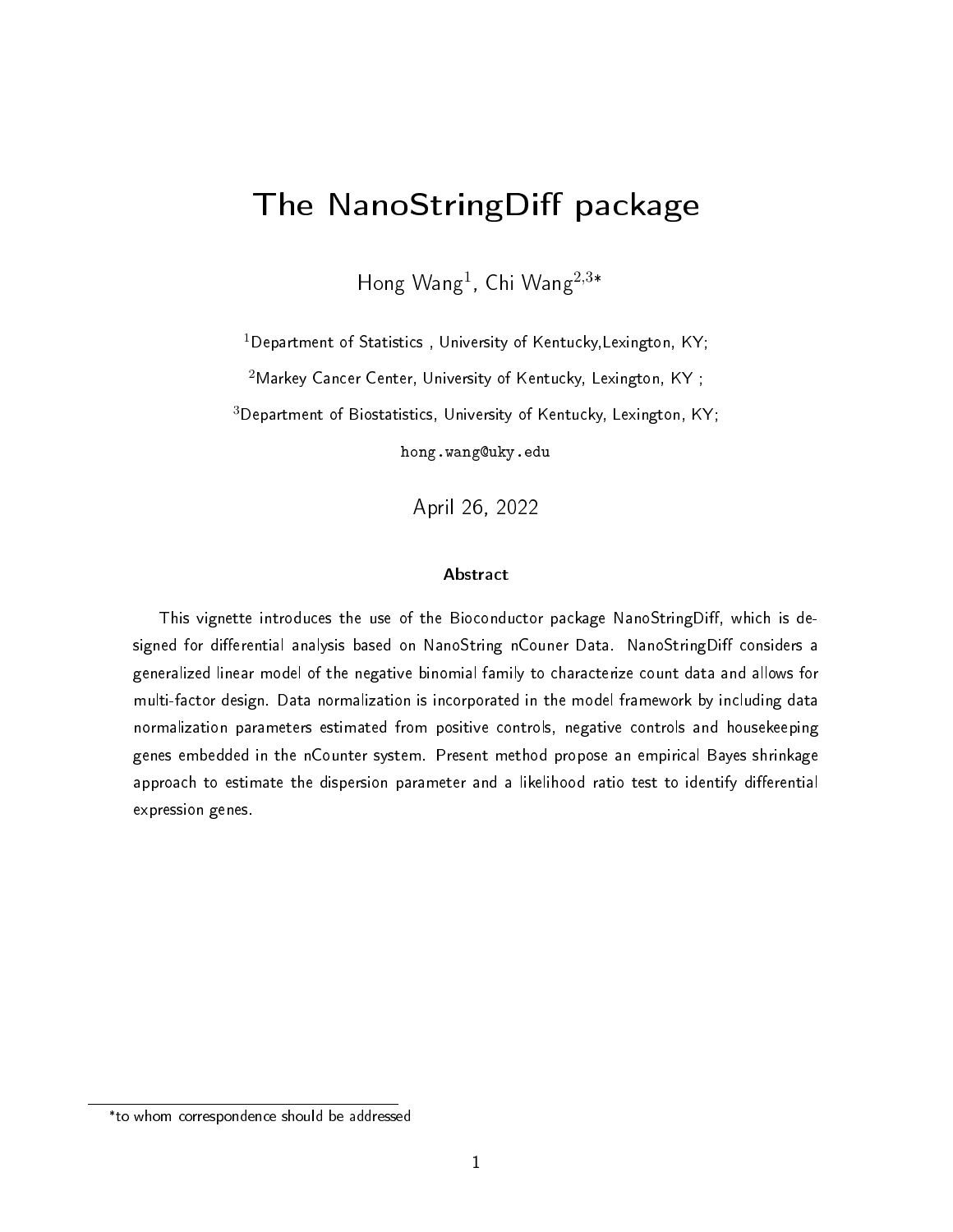|  |  | <b>Contents</b> |
|--|--|-----------------|
|  |  |                 |

|   | 1 Citation                                                                                                                                                                                                                            | 3  |
|---|---------------------------------------------------------------------------------------------------------------------------------------------------------------------------------------------------------------------------------------|----|
|   | 2 Quick Start                                                                                                                                                                                                                         | 3  |
| 3 | Data Input                                                                                                                                                                                                                            | 4  |
|   | Create NanoStringSet from csv.file 44<br>3.1                                                                                                                                                                                          |    |
|   | Create NanoStringSet from matrix and the contract of the contract of the contract of the contract of the contract of the contract of the contract of the contract of the contract of the contract of the contract of the contr<br>3.2 |    |
| 4 | Differential Expression Analysis for Single Factor Experiment                                                                                                                                                                         | 8  |
|   | 4.1                                                                                                                                                                                                                                   |    |
|   | Pairwise Comparisons and the contract of the contract of the contract of the contract of the contract of the contract of the contract of the contract of the contract of the contract of the contract of the contract of the c<br>4.2 |    |
|   | 4.3                                                                                                                                                                                                                                   |    |
| 5 | <b>Differential Expression Analysis for Multifactor Experiment</b>                                                                                                                                                                    | 14 |
|   | Nested Interactions and a series of the series of the series of the series of the series of the series of the series of the series of the series of the series of the series of the series of the series of the series of the<br>51   |    |
|   | 5.2                                                                                                                                                                                                                                   |    |
| 6 | <b>Session Info</b>                                                                                                                                                                                                                   | 16 |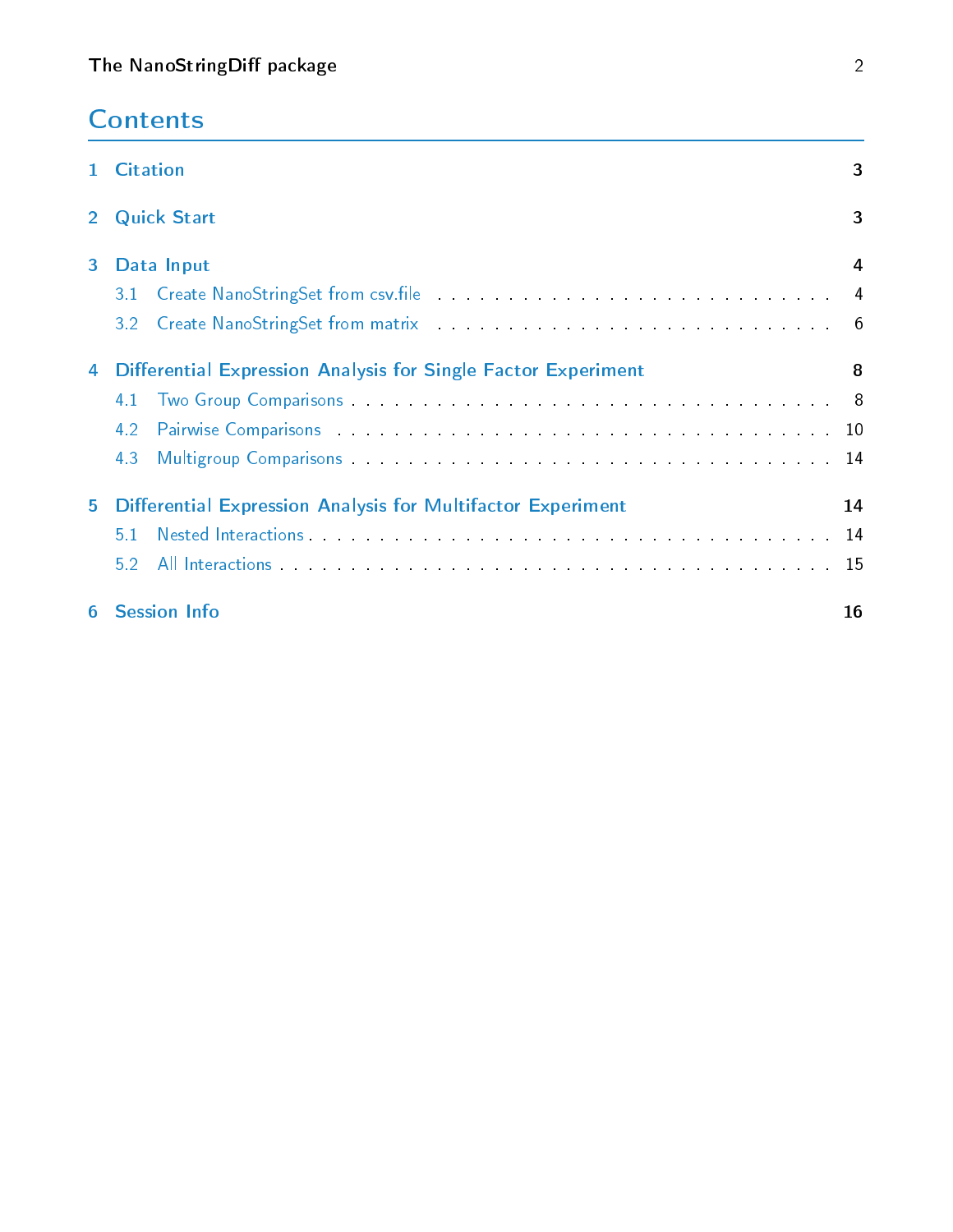### <span id="page-2-0"></span>1 Citation

The package NanoStringDiff implements statistical methods from the following publication. If you use NanoStringDiff in the published research, please cite:

Hong Wang, Craig Horbinski, Hao Wu, Yinxing Liu,Arnold J. Stromberg and Chi Wang: A Negative Binomial Model-Based Method for Differential Expression Analysis Based on NanoString nCounter Data (Manuscript)

## <span id="page-2-1"></span>2 Quick Start

This section show the most basic steps for a differential expression analysis for NanoString nCounter Data:

- 1. Create a NanoStringSet object using createNanoStingSet or createNanoStringSetFromCsv (see examples in the Data Input section). In this section we use NanoStringData directly, which is an object of NanoStringSet contained in the package.
- 2. Make a design matrix to describe treatment conditions.
- 3. Estimate norlamization factors including positive size factors, housekeeping size factors and background noise using estNormalizationFactors
- 4. Perform a likelihood ratio test using glm.LRT.
- > library("Biobase")
- > library("NanoStringDiff")
- > data(NanoStringData)
- > pheno=pData(NanoStringData)
- > design.full=model.matrix(~0+pheno\$group)
- > NanoStringData=estNormalizationFactors(NanoStringData)
- > result=glm.LRT(NanoStringData,design.full,contrast=c(1,-1))

<span id="page-2-2"></span>Here, the data NanoStringData contained in the package is an animal data, we called MoriData[\[1\]](#page-16-0). Mori et al tried to study the possible reasons responsible for the widespread miRNA repression observed in cancer, global microRNA expression in mouse liver normal tissues and liver tumors induced by deletion of Nf2 (merlin) profiled by nCounter Mouse miRNA Expression Assays. Expressions of 599 miRNAs were profiled for two replicates in each group.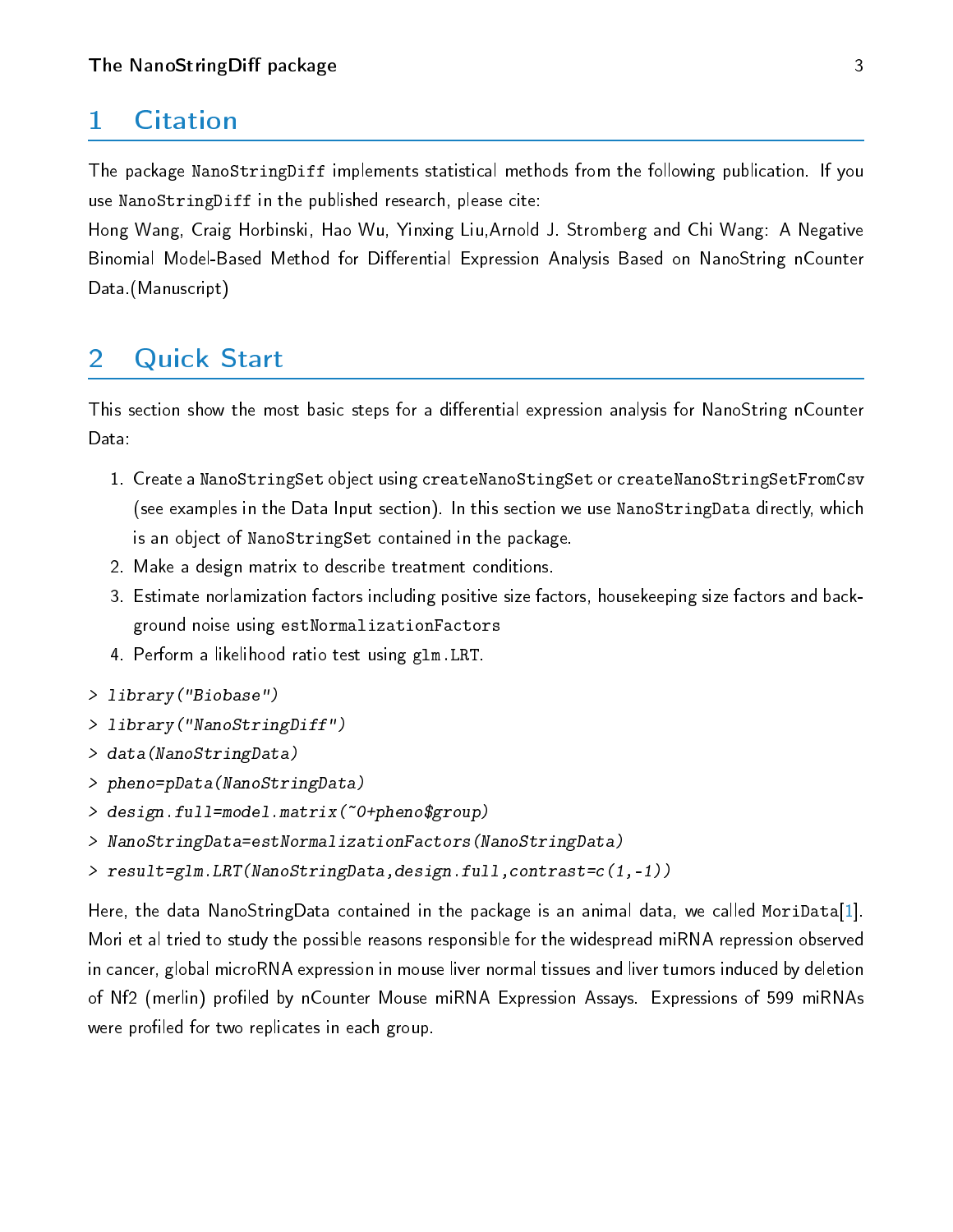#### 3 Data Input

NanoStringDiff works on matrix of integer read counts from NanoString nCounter analyzer with endogenes, positive control genes, negative control genes and housekeeping control genes. For the matrix, rows corresponding to genes and columns to independent samples or replicates. The counts represent the total number of reads aligning to each gene (or other genomic locus).

The count values must be raw counts of NanoString nCounter data, since data normalization is incorporated in the model framework by including data normalization parameters estimated from positive controls, negative controls and housekeeping genes using function estNormalizationFactors. Hence, please do not supply normalized counts.

There must be have six positive control genes order by different concentrations from high to low, since NanoString nCounter analyzer provide six different samll positive controls with six different concentrations in the 30 uL hybridization: 128 fM, 32 fM, 8 fM, 2 fM, 0.5 fM, and 0.125 fM. No such restriction for negative control genes and housekeeping control genes.Nanostring recommends at least three housekeeping genes, but the more that are included, the more accurate the normalization will be.

#### <span id="page-3-0"></span>3.1 Create NanoStringSet from csv.file

The data produced by the nCounter Digital Analyzer are exported as a Reporter Code Count (RCC) file. RCC files are comma-separated text(.csv) files that contain the counts for each gene in a sample and the data for each sample hybridization are contained in a separate RCC file. So before you call createNanoStringSetFromCsv to creat a NanoStringSet object, you should create a csv.file to combine all interesting samples together, and the first three columns shoud be "CodeClass", "Name" ane "Accession", the counts data contained from the  $4^{th}$  column to the last column.

Note:

- 1. The  $1^{st}$  column "CodeClass" should specify the function of genes as "Positive", "Negative","Housekeeping" or "Endogenous".
- 2. Some data set have "Spikein" genes, you need delete these "spikein" genes or you could just leave there if you use createNanoStringSetFromCsv to creat NanoStringSet object(See example in the Data Input section). But NanoStringDiff only works with "positive", "negative", housekeeping" and "endogenous".

The "csv.file" should looks like as following Figure:

When you created a csv.file, you will specify a variable which points on the directory in which your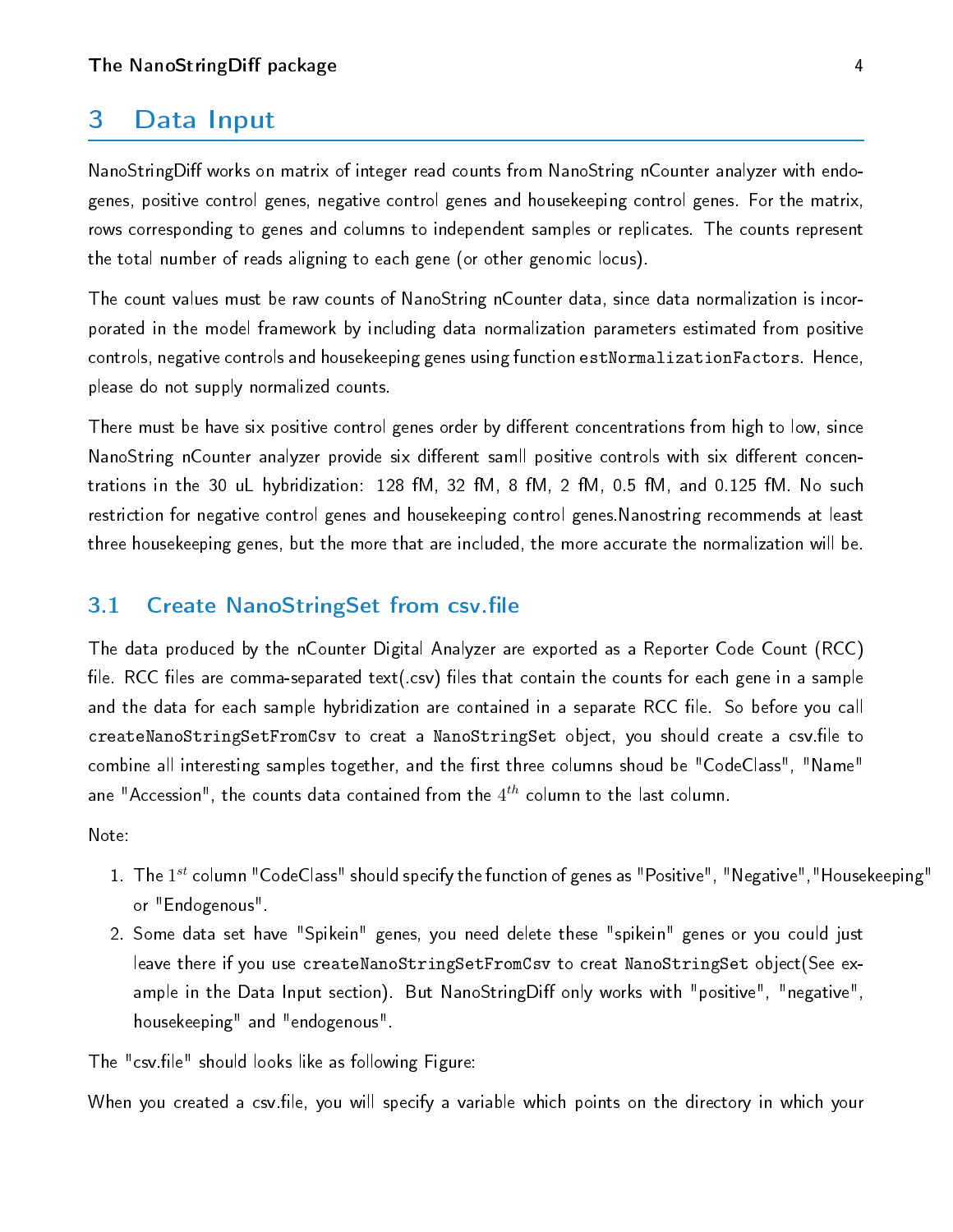| <b>Code Class</b> | Name                | Accession    | Normal 1       | Normal 2 Tumor 1 |       | Tumor <sub>2</sub> |
|-------------------|---------------------|--------------|----------------|------------------|-------|--------------------|
| <b>Positive</b>   | POS_A(128)          | nmiR00813.1  | 4869           | 4416             | 10069 | 8018               |
| <b>Positive</b>   | POS B(32)           | nmiR00809.1  | 1427           | 1171             | 2809  | 2289               |
| <b>Positive</b>   | $POS_C(8)$          | nmiR00811.1  | 277            | 213              | 400   | 318                |
| <b>Positive</b>   | $POS_D(2)$          | nmiR00822.1  | 111            | 91               | 262   | 191                |
| <b>Positive</b>   | POS_E(0.5)          | nmiR00801.1  | 33             | 25               | 56    | 33                 |
| <b>Positive</b>   | POS_F(0.125)        | nmiR00825.1  | 9              | 8                | 24    | 10                 |
| Negative          | NEG B(0)            | nmiR00828.1  | 3              | 8                | 6     | 9                  |
| <b>Negative</b>   | $NEG_C(0)$          | nmiR00803.1  | 11             | 5                | 3     | 12                 |
| <b>Negative</b>   | $NEG_A(0)$          | nmiR00810.1  | 7              | 10               | 5     | 8                  |
| <b>Negative</b>   | $NEG_F(0)$          | nmiR00805.1  | 5              | 7                | 9     | $\overline{2}$     |
| <b>Negative</b>   | $NEG_E(0)$          | nmiR00827.1  | 16             | 7                | 5     | 5                  |
| Negative          | $NEG_D(0)$          | nmiR00823.1  | 11             | 9                | 17    | 10                 |
| Housekeeping      | B2m 0               | NM 009735.3  | 874            | 698              | 3591  | 2377               |
| Housekeeping      | Rp119 0             | NM 009078.1  | 175            | 180              | 1099  | 1103               |
| Housekeeping      | Actb   0            | NM 007393.1  | 356            | 332              | 1608  | 1651               |
| Housekeeping      | Gapdh   0           | NM 008084.1  | 147            | 126              | 348   | 212                |
| Endogenous1       | $mmu$ -miR-18a $ 0$ | MIMAT0000528 | $\overline{2}$ | 4                | 5     | 7                  |
| Endogenous1       | mmu-miR-880 0       | MIMAT0004844 | 3              | 6                | 15    | 10                 |
| Endogenous1       | mmu-miR-686 0       | MIMAT0003464 | 3              | 7                | 8     | 4                  |
| Endogenous1       | mmu-miR-466f-5p 0   | MIMAT0004881 | 8              | 5                | 4     | 5                  |
| Endogenous1       | mmu-miR-106b 0      | MIMAT0000386 | 30             | 26               | 310   | 106                |
| Endogenous1       | mmu-miR-1969 0      | MIMAT0009442 | 3              | 4                | 5     | 1                  |
| Endogenous1       | mmu-miR-193 0       | MIMAT0000223 | 39             | 33               | 81    | 58                 |

Figure 1: Example of csv.file pattern

csy file is located

```
> directory <- "/path/to/your/files/"
```
However, for demonstration purposes only, the following line of code points to the directory for the "Mori.csv" in the NanoStringDiff package.

```
> directory <- system.file("extdata", package="NanoStringDiff", mustWork=TRUE)
> path<-paste(directory,"Mori.csv",sep="/")
```
The phenotype informations of the data should be stored as data frame.

```
> designs=data.frame(group=c("Normal","Normal","Tumor","Tumor"))
```
> designs

group

- 1 Normal
- 2 Normal

3 Tumor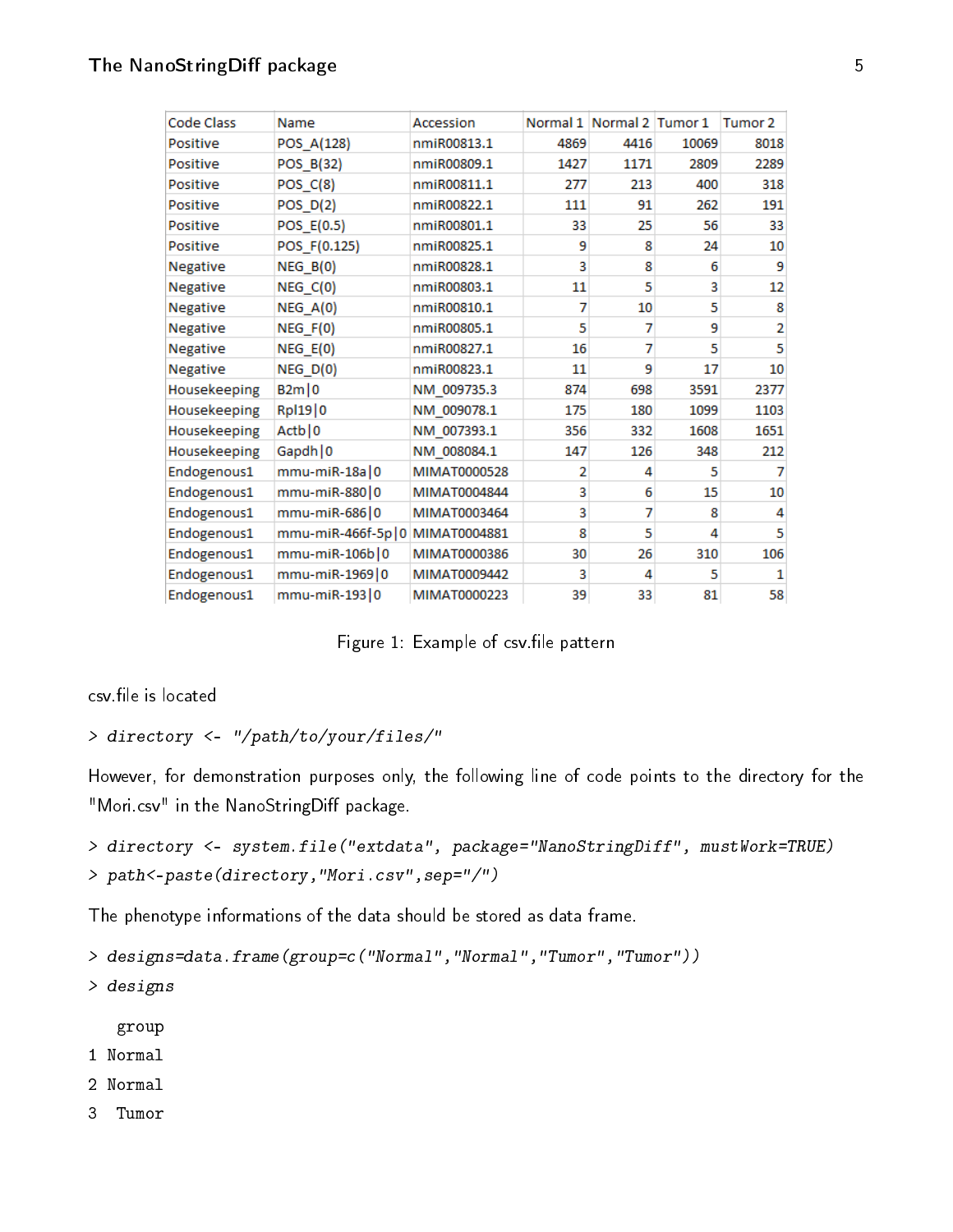#### The NanoStringDiff package 6 and 2008 6 and 2008 6 and 2008 6 and 2008 6 and 2008 6 and 2008 6 and 2008 6 and 2008 6 and 2008 6 and 2008 6 and 2008 6 and 2008 6 and 2008 6 and 2008 6 and 2008 6 and 2008 6 and 2008 6 and 20

```
4 Tumor
> library("NanoStringDiff")
> NanoStringData=createNanoStringSetFromCsv(path,header=TRUE,designs)
There are 4 samples imported;
There are 618 genes imported with:code.class
 endogenous1 endogenous2 housekeeping negative positive spikein
        566 33 4 6 6 3
> NanoStringData
NanoStringSet (storageMode: lockedEnvironment)
assayData: 599 features, 4 samples
 element names: exprs
protocolData: none
phenoData
  sampleNames: Normal.1 Normal.2 Tumor.1 Tumor.2
 varLabels: group
 varMetadata: labelDescription
featureData: none
experimentData: use 'experimentData(object)'
Annotation:
```
#### <span id="page-5-0"></span>3.2 Create NanoStringSet from matrix

If you already read your positive control genes, negative control genes, housekeeping control genes and endogous into R session separately and stored as matrix, then you can use createNanoStringSet to create a NanoStringSet object.

```
> endogenous=matrix(rpois(100,50),25,4)
```

```
> colnames(endogenous)=paste("Sample",1:4)
```

```
> positive=matrix(rpois(24,c(128,32,8,2,0.5,0.125)*80),6,4)
```

```
> colnames(positive)=paste("Sample",1:4)
```

```
> negative=matrix(rpois(32,10),8,4)
```

```
> colnames(negative)=paste("Sample",1:4)
```

```
> housekeeping=matrix(rpois(12,100),3,4)
```

```
> colnames(housekeeping)=paste("Sample",1:4)
```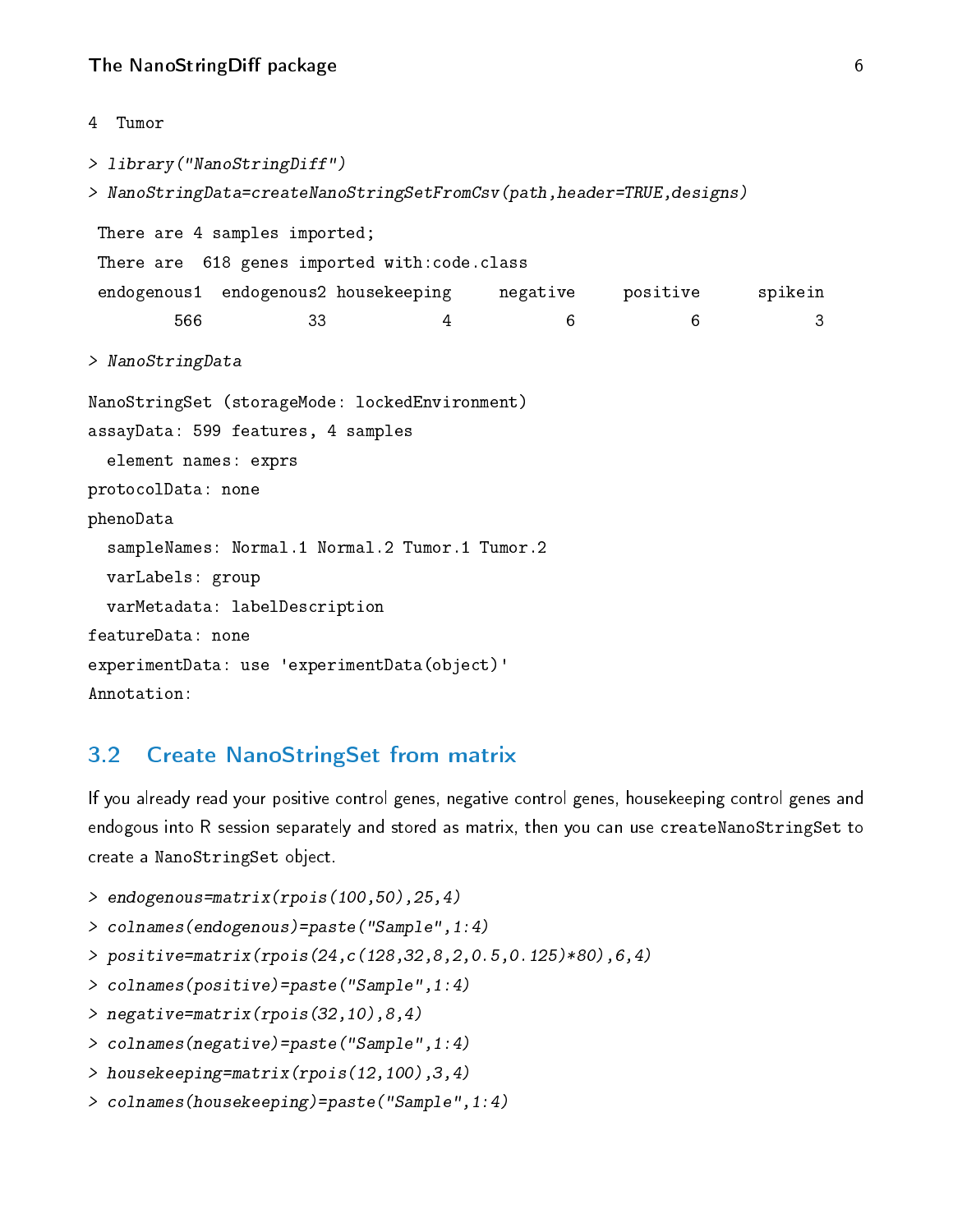```
> designs=data.frame(group=c("Control","Control","Treatment","Treatment"),
+ gender=c("Male","Female","Female","Male"),
+ age=c(20,40,39,37))
> NanoStringData1=createNanoStringSet(endogenous,positive,
+ negative,housekeeping,designs)
> NanoStringData1
NanoStringSet (storageMode: lockedEnvironment)
assayData: 25 features, 4 samples
 element names: exprs
protocolData: none
phenoData
 sampleNames: Sample 1 Sample 2 Sample 3 Sample 4
 varLabels: group gender age
 varMetadata: labelDescription
featureData: none
experimentData: use 'experimentData(object)'
Annotation:
> pData(NanoStringData1)
          group gender age
Sample 1 Control Male 20
Sample 2 Control Female 40
Sample 3 Treatment Female 39
Sample 4 Treatment Male 37
> head(exprs(NanoStringData1))
 Sample 1 Sample 2 Sample 3 Sample 4
1 47 42 45 64
2 64 45 45 52
3 48 55 60 48
4 69 41 35 51
5 49 51 49 60
6 58 50 40 53
```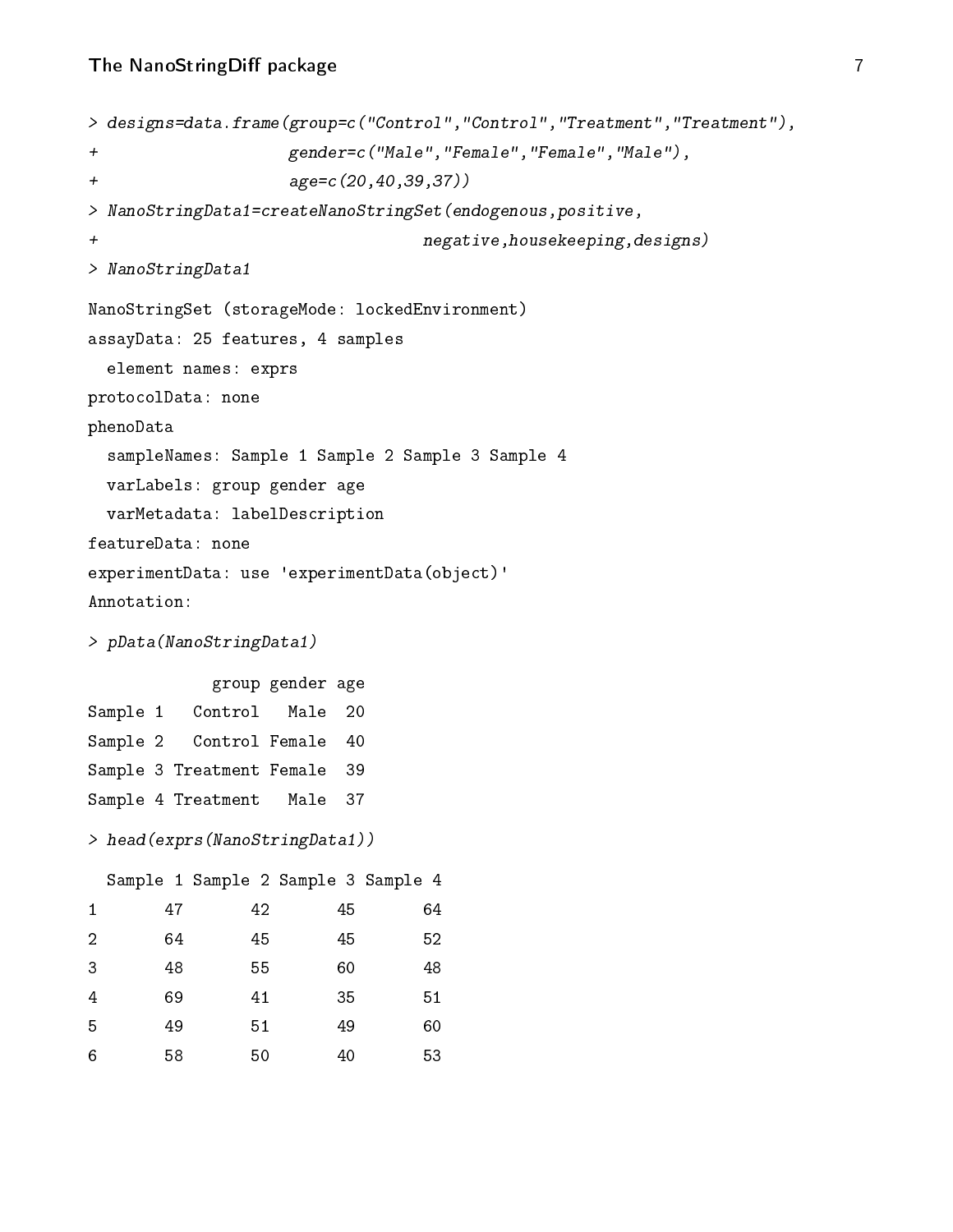# 4 Differential Expression Analysis for Single Factor Experiment

For general experiments, once normalization factors obtained using estNormalizationFactors, given a design matrix and contrast, we can proceed with testing procedures for determing differential expression using the generalized linear model (GLM) likelihood ratio test. The testing can be done by using the function glm.LRT and return a list with a component is table including: logFC ,lr, pvalue and qvalue(adjust p value using the procedure of Benjamini and Hochberg).

#### <span id="page-7-0"></span>4.1 Two Group Comparisons

The simplest and most common type of experimental design is two group comparison,like treatment group vs control group. As a brief example, consider a simple situation with control group and treatment group, each with two replicates, and the researcher wants to make comparisons between them. Here, we still use NanoSreingData1 we created above to demonstrate this example.

Make design matrix using model.matrix:

```
> pheno=pData(NanoStringData1)
> group=pheno$group
> design.full=model.matrix(~0+group)
> design.full
 groupControl groupTreatment
1 0
2 1 0
3 0 1
4 0 1
attr(,"assign")
[1] 1 1
attr(,"contrasts")
attr(,"contrasts")$group
[1] "contr.treatment"
```
Note that there is no intercept column in the dasign matrix, each column is for each group, since we include 0+ in the model formula.

If the researcher want compare Treatment to Control, that is Treatment- Control, the contrast vector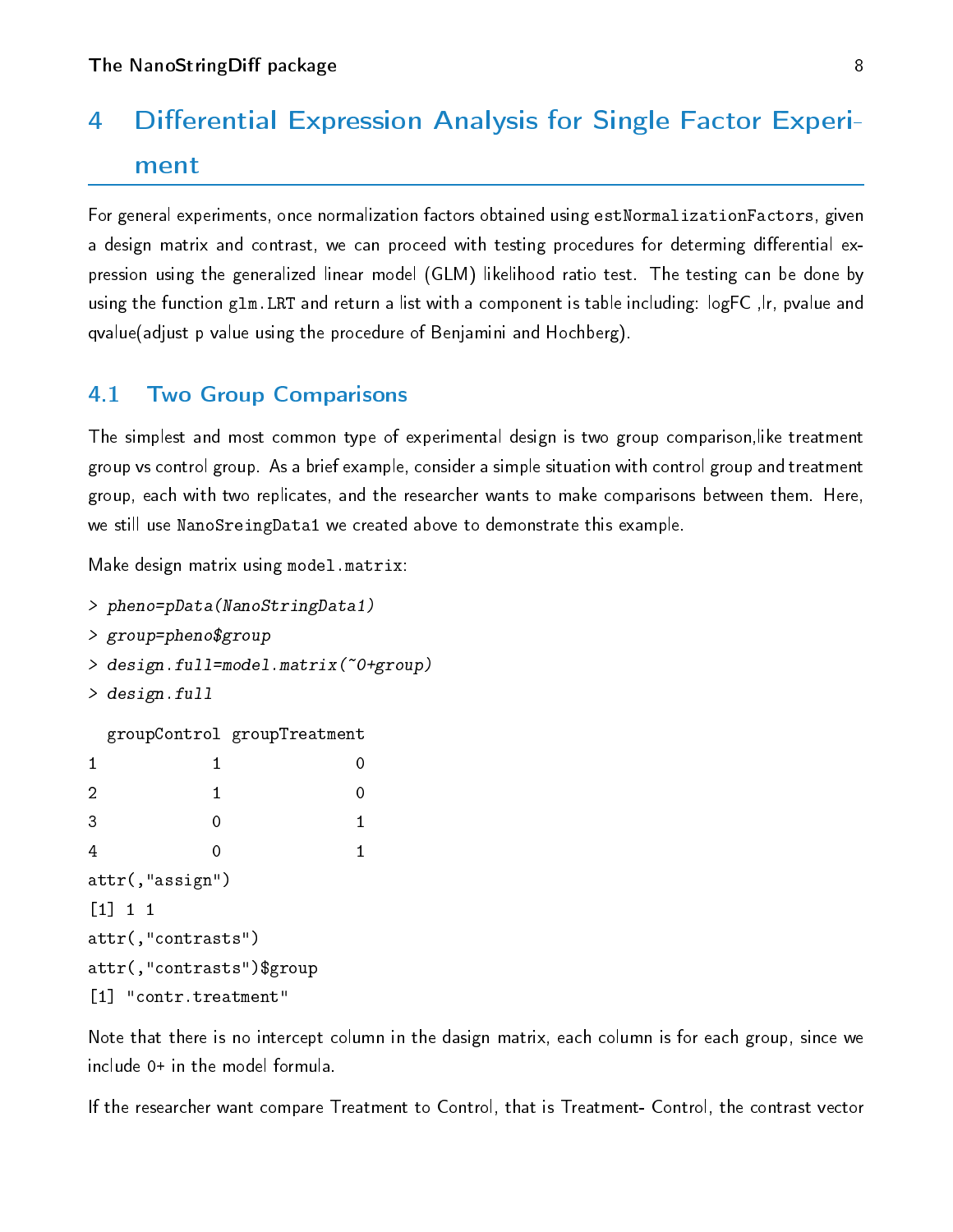is try to the comparison -1\*Control+1\*Treatment, so the contrast is :

```
> contrast=c(-1,1)
```
Estimate normalization factors and return the same object with positiveFactor, negativeFactor and housekeepingFactor slots filled or replaced:

```
> NanoStringData1=estNormalizationFactors(NanoStringData1)
> positiveFactor(NanoStringData1)
 Sample 1 Sample 2 Sample 3 Sample 4
0.9867702 1.0081075 1.0050655 1.0000569
> negativeFactor(NanoStringData1)
Sample 1 Sample 2 Sample 3 Sample 4
      11 10 9 10
> housekeepingFactor(NanoStringData1)
 Sample 1 Sample 2 Sample 3 Sample 4
0.9756785 1.0223080 0.9693220 1.0634271
Generalize linear model likelihood ratio test:
> result=glm.LRT(NanoStringData1,design.full,contrast=contrast)
> head(result$table)
        logFC lr pvalue qvalue
1 0.37332044 1.7376165 0.1874411 0.7091706
2 -0.20614932 0.5628810 0.4531018 0.7091706
3 0.08967447 0.1100707 0.7400637 0.8810282
4 -0.44404665 2.4341999 0.1187145 0.7091706
5 0.15589481 0.3271595 0.5673365 0.7091706
6 -0.26555512 0.9051954 0.3413924 0.7091706
> str(result)
List of 11
 $ table :'data.frame': 25 obs. of 4 variables:
  ..$ logFC : num [1:25] 0.3733 -0.2061 0.0897 -0.444 0.1559 ...
  \ldots$ lr : num [1:25] 1.738 0.563 0.11 2.434 0.327 ...
```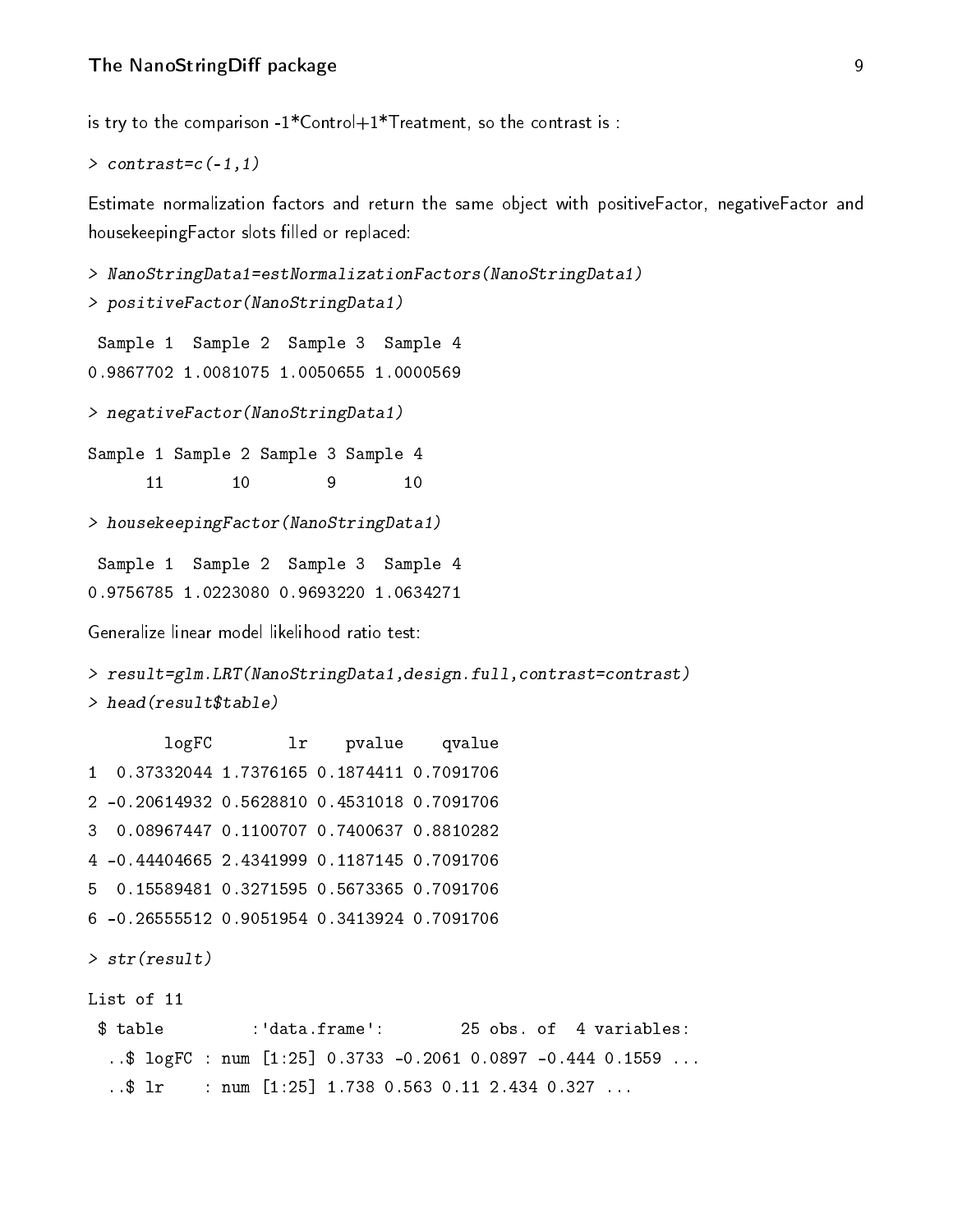```
..$ pvalue: num [1:25] 0.187 0.453 0.74 0.119 0.567 ...
 ..$ qvalue: num [1:25] 0.709 0.709 0.881 0.709 0.709 ...
$ dispersion : num [1:25] 0.00623 0.00623 0.00623 0.00623 0.00623 ...
$ log.dispersion: num [1:25] -5.08 -5.08 -5.08 -5.08 -5.08 ...
$ design.full : num [1:4, 1:2] 1 1 0 0 0 0 1 1
 ..- attr(*, "dimnames")=List of 2
 .. ..$ : chr [1:4] "1" "2" "3" "4"
 .. ..$ : chr [1:2] "groupControl" "groupTreatment"
 ..- attr(*, "assign") = int [1:2] 1 1..- attr(*, "contrasts")=List of 1
 .. ..$ group: chr "contr.treatment"
$ design.reduce : num [1:4, 1] 0.707 0.707 0.707 0.707
 ..- attr(*, "dimnames")=List of 2
 .. ..$ : chr [1:4] "1" "2" "3" "4"
 .. ..$ : NULL
$ Beta.full : num [1:25, 1:2] 3.53 3.79 3.72 3.8 3.68 ...
$ mean. full : num [1:25, 1:4] 34 44.1 41.1 44.7 39.6 .....- attr(*, "dimnames")=List of 2
 .. ..$ : NULL
 .. ..$ : chr [1:4] "1" "2" "3" "4"
$ Beta.reduce : num [1:25] 3.67 3.72 3.75 3.65 3.74 ...
$ mean.reduce : num [1:25, 1:4] 39.2 41.1 42.5 38.6 41.9 ...
$ m0 : num -9.49
$ sigma : num 2.34
```
Note that the text Treatment compare to Control tells you that the estimates of logFC is log2(Treatment/Control).

#### <span id="page-9-0"></span>4.2 Pairwise Comparisons

Now consider a researcher has three treatment groups say A, B and C, and researcher wants to compare each groups like: B compare to A, C compare to A, and B compare to C.

First create an object of NanoStringSet with pseudo data:

```
> endogenous=matrix(rpois(300,50),25,12)
```

```
> colnames(endogenous)=paste("Sample", 1:12)
```

```
> colnames(endogenous)=paste("Sample",1:12)
```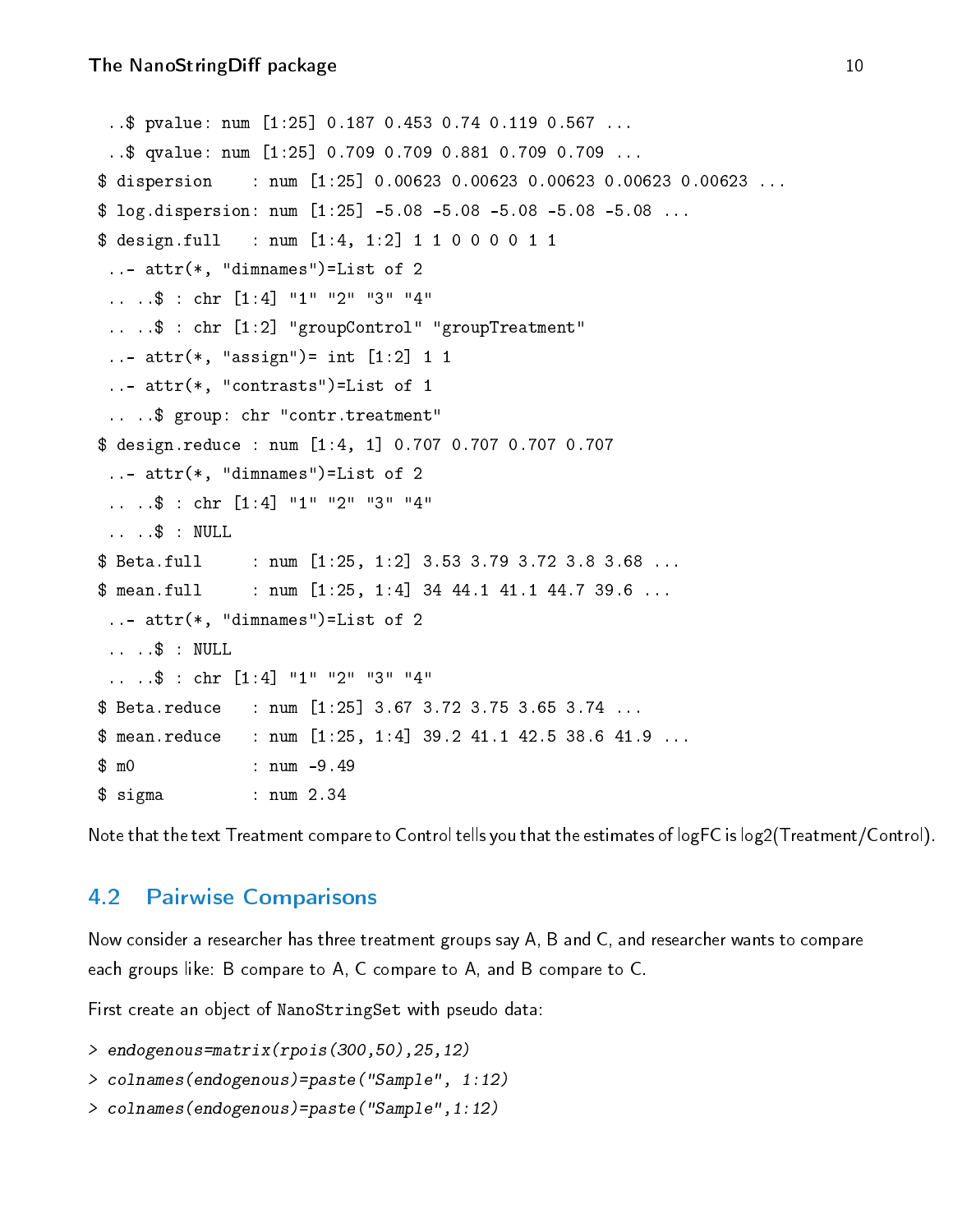```
> positive=matrix(rpois(72,c(128,32,8,2,0.5,0.125)*80),6,12)
> negative=matrix(rpois(96,10),8,12)
> housekeeping=matrix(rpois(36,100),3,12)
> designs=data.frame(group=c(rep("A",4),rep("B",4),rep("C",4)),
+ gender=rep(c("Male","Male","Female","Female"),3),
+ age=c(20,40,39,37,29,47,23,45,34,65,35,64))
> NanoStringData2=createNanoStringSet(endogenous,positive,
+ negative,housekeeping,designs)
> NanoStringData2
NanoStringSet (storageMode: lockedEnvironment)
assayData: 25 features, 12 samples
  element names: exprs
protocolData: none
phenoData
 sampleNames: Sample 1 Sample 2 ... Sample 12 (12 total)
 varLabels: group gender age
 varMetadata: labelDescription
featureData: none
experimentData: use 'experimentData(object)'
Annotation:
> pData(NanoStringData2)
```
group gender age

| Sample 1  | A  | Male     | 20 |
|-----------|----|----------|----|
| Sample 2  | A  | Male     | 40 |
| Sample 3  |    | A Female | 39 |
| Sample 4  |    | A Female | 37 |
| Sample 5  | R  | Male     | 29 |
| Sample 6  | B  | Male     | 47 |
| Sample 7  |    | B Female | 23 |
| Sample 8  | B. | Female   | 45 |
| Sample 9  | C  | Male     | 34 |
| Sample 10 | C  | Male     | 65 |
| Sample 11 |    | C Female | 35 |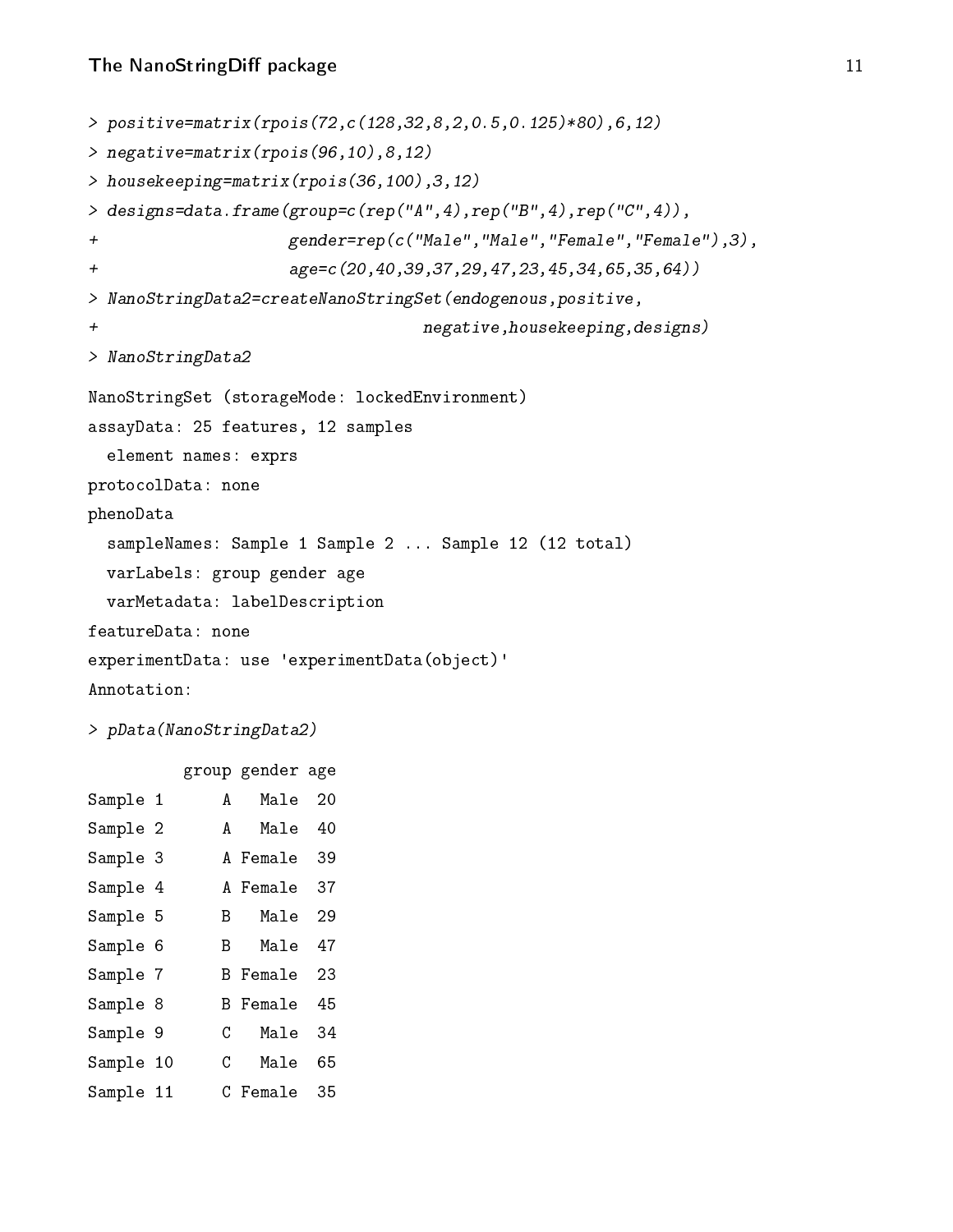#### The NanoStringDiff package 12

Sample 12 C Female 64

Make design matrix only consider one experimential factor group:

```
> pheno=pData(NanoStringData2)
> group=pheno$group
> design.full=model.matrix(~0+group)
> design.full
  groupA groupB groupC
```

| 1              | 1           |                       | 0                         | 0           |
|----------------|-------------|-----------------------|---------------------------|-------------|
| $\overline{c}$ | 1           |                       | 0                         | 0           |
| 3              | 1           |                       | 0                         | 0           |
| 4              | 1           |                       | 0                         | 0           |
| 5              | $\mathbf 0$ |                       | 1                         | $\mathbf 0$ |
| 6              | 0           |                       | 1                         | $\mathbf 0$ |
| 7              | 0           |                       | 1                         | $\mathbf 0$ |
| 8              | 0           |                       | 1                         | 0           |
| 9              | 0           |                       | 0                         | 1           |
| 10             | 0           |                       | 0                         | 1           |
| 11             | 0           |                       | 0                         | 1           |
| 12             | 0           |                       | 0                         | $\mathbf 1$ |
|                |             | attr(,"assign")       |                           |             |
|                | [1] 1 1 1   |                       |                           |             |
|                |             | attr(,"contrasts")    |                           |             |
|                |             |                       | attr(,"contrasts")\$group |             |
|                |             | [1] "contr.treatment" |                           |             |

Estimate normalization factors:

> NanoStringData2=estNormalizationFactors(NanoStringData2)

B compare to A, the contrast should be  $(-1,1,0)$ 

> result=glm.LRT(NanoStringData2,design.full,contrast=c(-1,1,0))

C compare to A, the contrast should be  $(-1,0,1)$ 

> result=glm.LRT(NanoStringData2,design.full,contrast=c(-1,0,1))

B compare to c, the contrast should be  $(0,1,-1)$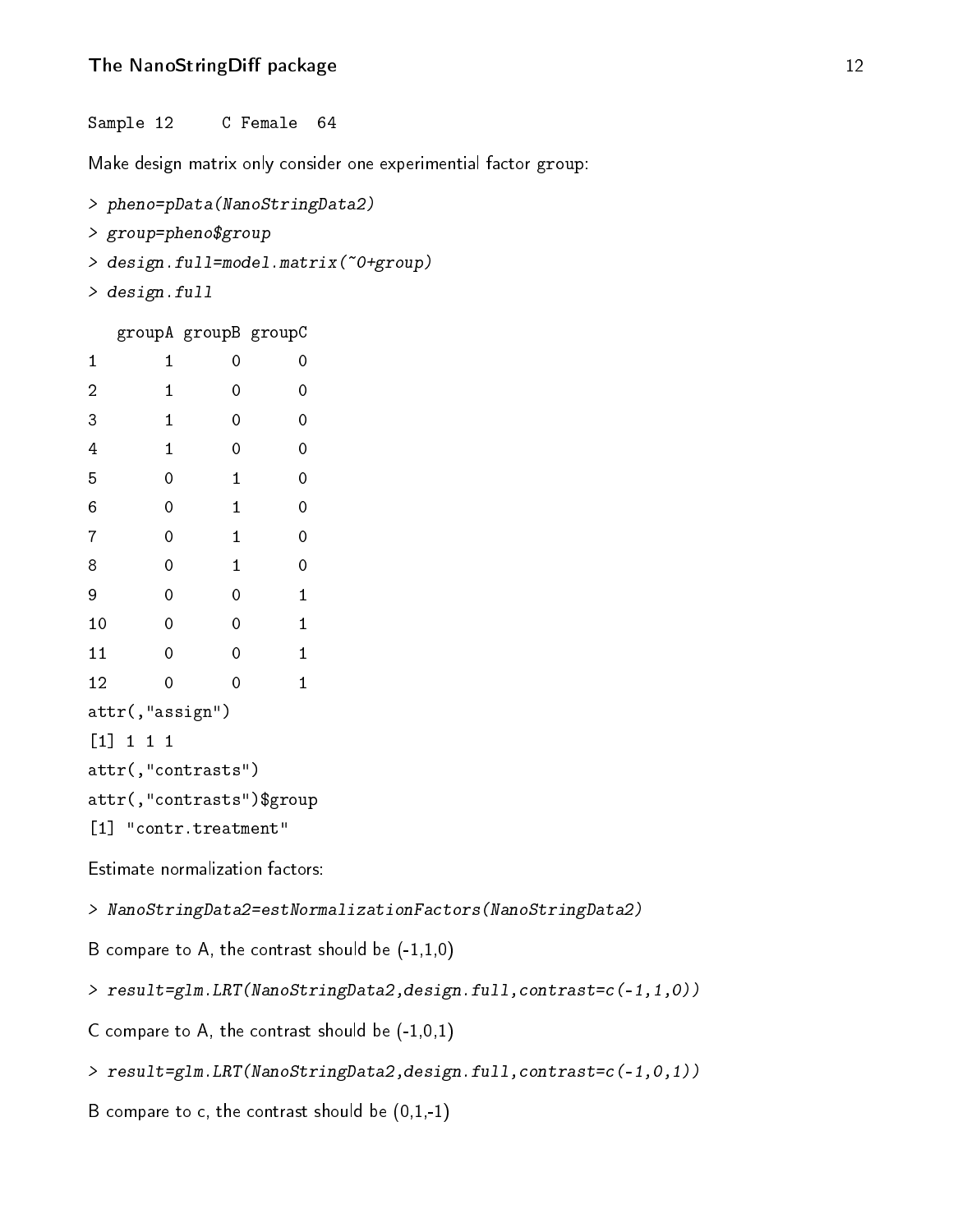```
> result=glm.LRT(NanoStringData2,design.full,contrast=c(0,1,-1))
```
The other way to creat a design matrix in R is to include an intercept term to represents the base level of the factor. We just omitte the 0+ in the model formula when we create design matrix using model.matrix function:

```
> design.full=model.matrix(~group)
> design.full
```
(Intercept) groupB groupC

| 1                         | $\mathbf 1$ | 0            | 0           |  |  |  |  |
|---------------------------|-------------|--------------|-------------|--|--|--|--|
| $\overline{a}$            | 1           | 0            | 0           |  |  |  |  |
| 3                         | $\mathbf 1$ | 0            | 0           |  |  |  |  |
| $\overline{4}$            | $\mathbf 1$ | 0            | 0           |  |  |  |  |
| 5                         | $\mathbf 1$ | $\mathbf{1}$ | 0           |  |  |  |  |
| 6                         | $\mathbf 1$ | $\mathbf{1}$ | 0           |  |  |  |  |
| 7                         | $\mathbf 1$ | $\mathbf{1}$ | 0           |  |  |  |  |
| 8                         | $\mathbf 1$ | $\mathbf{1}$ | 0           |  |  |  |  |
| 9                         | $\mathbf 1$ | 0            | $\mathbf 1$ |  |  |  |  |
| 10                        | $\mathbf 1$ | 0            | $\mathbf 1$ |  |  |  |  |
| 11                        | $\mathbf 1$ | 0            | $\mathbf 1$ |  |  |  |  |
| 12                        | $\mathbf 1$ | 0            | $\mathbf 1$ |  |  |  |  |
| attr(,"assign")           |             |              |             |  |  |  |  |
| [1] 0 1 1                 |             |              |             |  |  |  |  |
| attr(,"contrasts")        |             |              |             |  |  |  |  |
| attr(,"contrasts")\$group |             |              |             |  |  |  |  |
| [1] "contr.treatment"     |             |              |             |  |  |  |  |

In this sitution, the first coefficient measure the log scaler of baseline mean expression level in group A, and the second and third column are now relative to the baseline, not represent the mean expression level in group B and C. So, if we want to compare B to A, now that is equivalent to test the  $2^{nd}$ coefficient equal to 0.

```
> result=glm.LRT(NanoStringData2,design.full,Beta=2)
```

```
Beta=3 means compare C to A:
```
<span id="page-12-0"></span>> result=glm.LRT(NanoStringData2,design.full,Beta=3)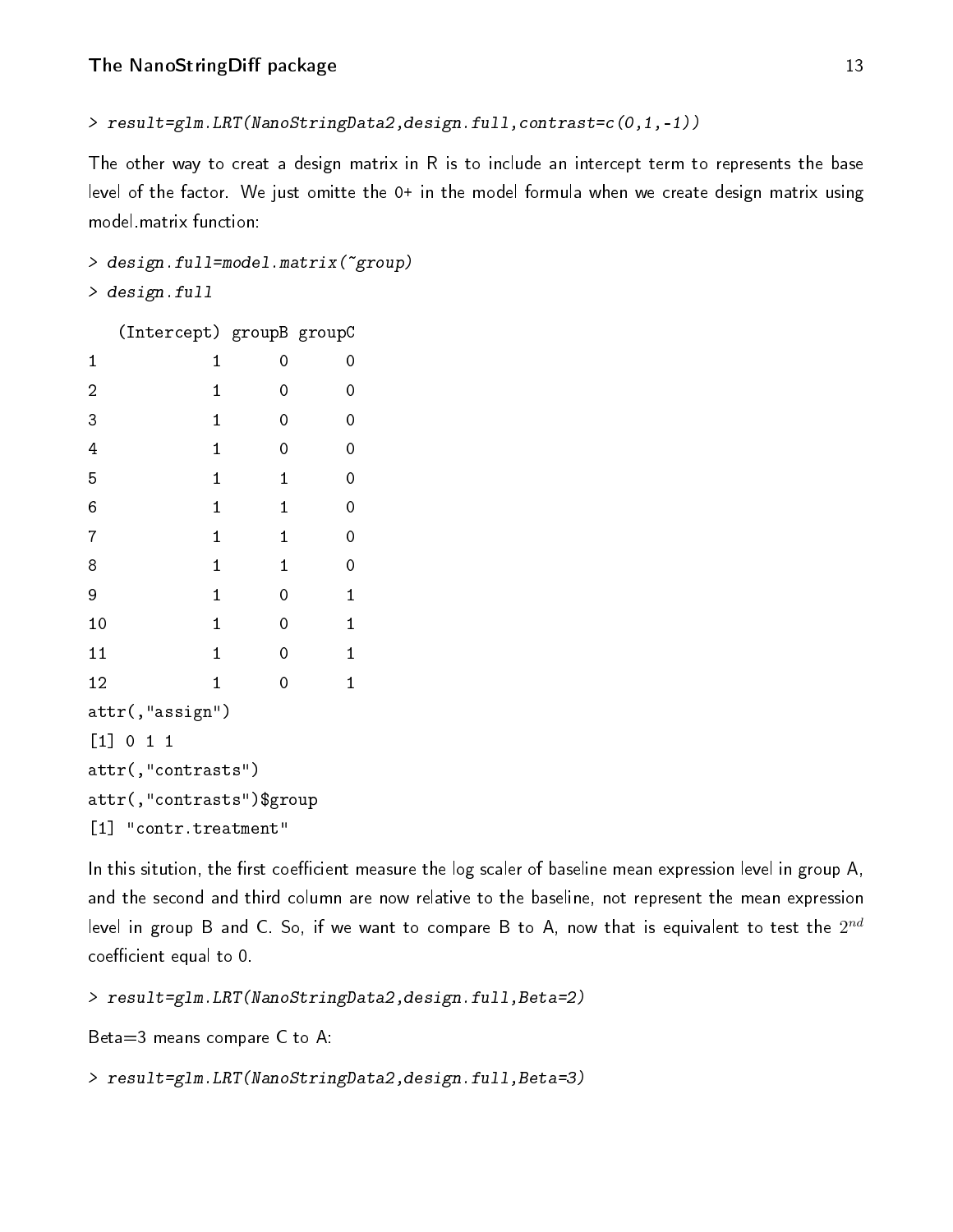#### 4.3 Multigroup Comparisons

NanoStringDiff can do multigroup comparisons, for example if we want compare group A to the average of group B and C,

```
> design.full=model.matrix(~0+group)
```
> result=glm.LRT(NanoStringData2,design.full,contrast=c(1,-1/2,-1/2))

# <span id="page-13-0"></span>5 Differential Expression Analysis for Multifactor Experiment

In this section, we still use NanoStringData2 in examples, but the above examples all cotnsider single factor treatment condition , now we include the other experiment factor gender to consider multifactor problems.

#### <span id="page-13-1"></span>5.1 Nested Interactions

First, we form the design matrix use factors group and interaction between group and gender:

```
> design=pData(NanoStringData2)[,c("group","gender")]
```

```
> group=design$group
```

```
> gender=design$gender
```

```
> design.full=model.matrix(~group+group:gender)
```
> design.full

(Intercept) groupB groupC groupA:genderMale groupB:genderMale

| 1              | 1            | $\mathbf 0$         | 0           |             | 0 |
|----------------|--------------|---------------------|-------------|-------------|---|
| $\overline{2}$ | $\mathbf{1}$ | $\pmb 0$            | $\mathbf 0$ | 4           | 0 |
| 3              | $\mathbf{1}$ | $\pmb 0$            | $\mathbf 0$ | 0           | 0 |
| $\overline{4}$ | $\mathbf{1}$ | $\pmb 0$            | $\mathbf 0$ | $\mathbf 0$ | 0 |
| 5              | $\mathbf{1}$ | $\mathbf{1}$        | $\mathbf 0$ | 0           | 1 |
| $\,6$          | $\mathbf 1$  | $\mathbf{1}$        | $\mathbf 0$ | 0           | 1 |
| $\overline{7}$ | $\mathbf{1}$ | $\mathbf{1}$        | $\mathbf 0$ | 0           | 0 |
| 8              | 1            | $\mathbf{1}$        | $\mathbf 0$ | 0           | 0 |
| 9              | $\mathbf 1$  | $\mathsf{O}\xspace$ | 1           | 0           | 0 |
| 10             | 1            | 0                   |             | ი           | 0 |
| 11             | 1            | 0                   |             |             | 0 |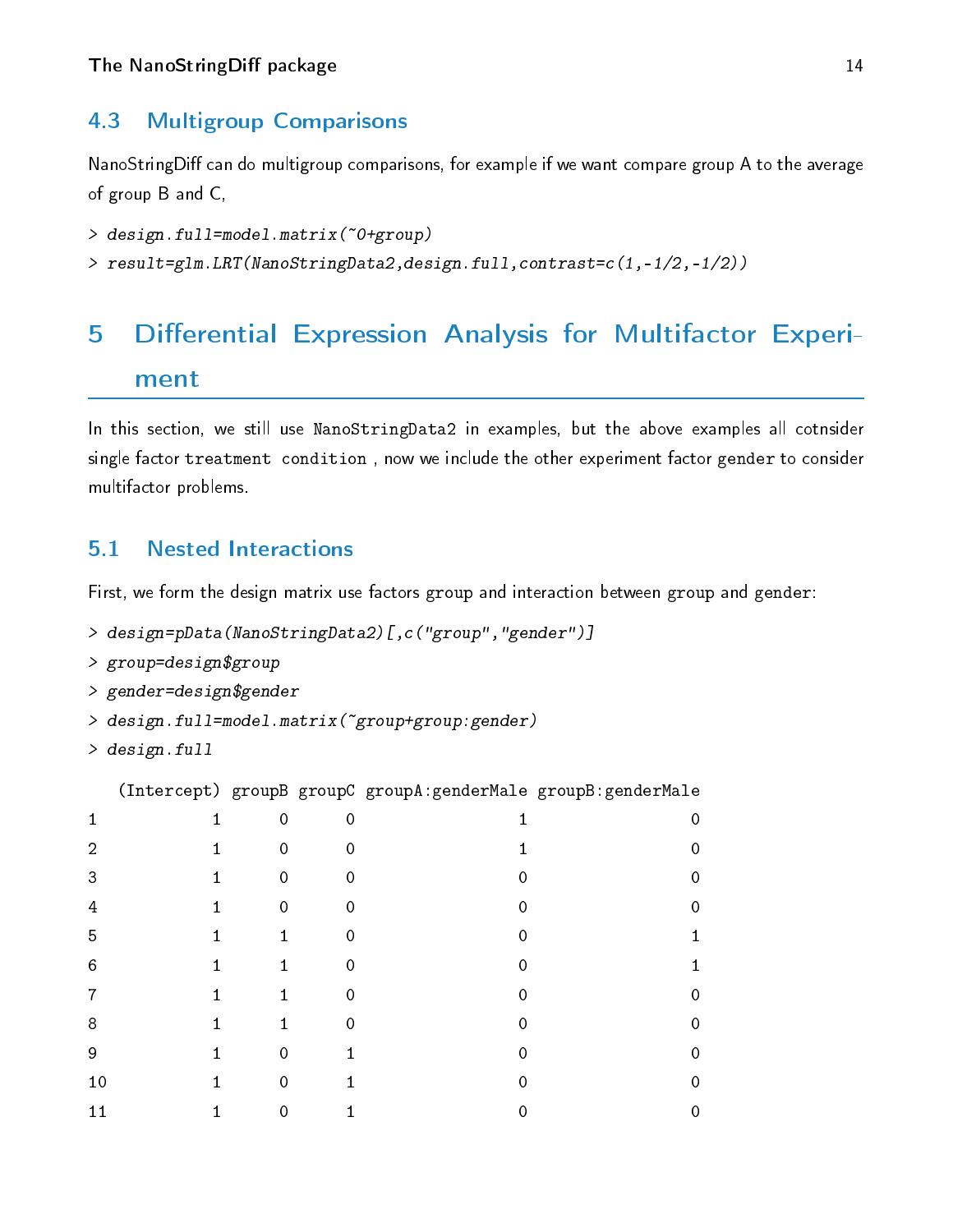| 12                                          | $\mathbf{1}$ | $\mathbf 0$         | $\mathbf{1}$ | $\mathbf 0$ | $\mathbf 0$ |  |  |  |
|---------------------------------------------|--------------|---------------------|--------------|-------------|-------------|--|--|--|
| $\texttt{groupC} \!:\! \texttt{genderMale}$ |              |                     |              |             |             |  |  |  |
| $\mathbf 1$                                 |              | 0                   |              |             |             |  |  |  |
| $\sqrt{2}$                                  |              | $\mathbf 0$         |              |             |             |  |  |  |
| $\ensuremath{\mathsf{3}}$                   |              | $\mathbf 0$         |              |             |             |  |  |  |
| $\overline{4}$                              |              | $\mathbf 0$         |              |             |             |  |  |  |
| $\overline{5}$                              |              | $\mathbf 0$         |              |             |             |  |  |  |
| $\,6\,$                                     |              | $\mathbf 0$         |              |             |             |  |  |  |
| $\overline{7}$                              |              | $\mathsf{O}\xspace$ |              |             |             |  |  |  |
| 8                                           |              | $\mathbf 0$         |              |             |             |  |  |  |
| $\boldsymbol{9}$                            |              | $\mathbf{1}$        |              |             |             |  |  |  |
| $10\,$                                      |              | 1                   |              |             |             |  |  |  |
| 11                                          |              | $\mathbf 0$         |              |             |             |  |  |  |
| 12                                          |              | $\mathbf 0$         |              |             |             |  |  |  |
| $attr($ , "assign")                         |              |                     |              |             |             |  |  |  |
| $[1] 0 1 1 2 2 2$                           |              |                     |              |             |             |  |  |  |
| attr(,"contrasts")                          |              |                     |              |             |             |  |  |  |
| attr(,"contrasts")\$group                   |              |                     |              |             |             |  |  |  |
| "contr.treatment"<br>$[1]$                  |              |                     |              |             |             |  |  |  |

```
attr(,"contrasts")$gender
[1] "contr.treatment"
```
Here, we consider the mean expression level of female in group A as the baseline expression level, if we want to test the effect of gender in group A, we can use Beta=4,

```
> result=glm.LRT(NanoStringData2,design.full,Beta=4)
```
Compare treatment group  $B$  to  $A$  ignore the effect the gender,

```
> result=glm.LRT(NanoStringData2,design.full,Beta=2)
```
Consider the interaction effect between gender and group B compare to A:

```
> result=glm.LRT(NanoStringData2,design.full,Beta=c(2,5))
```
### <span id="page-14-0"></span>5.2 All Interactions

We also can form a design matrix consider all interactions: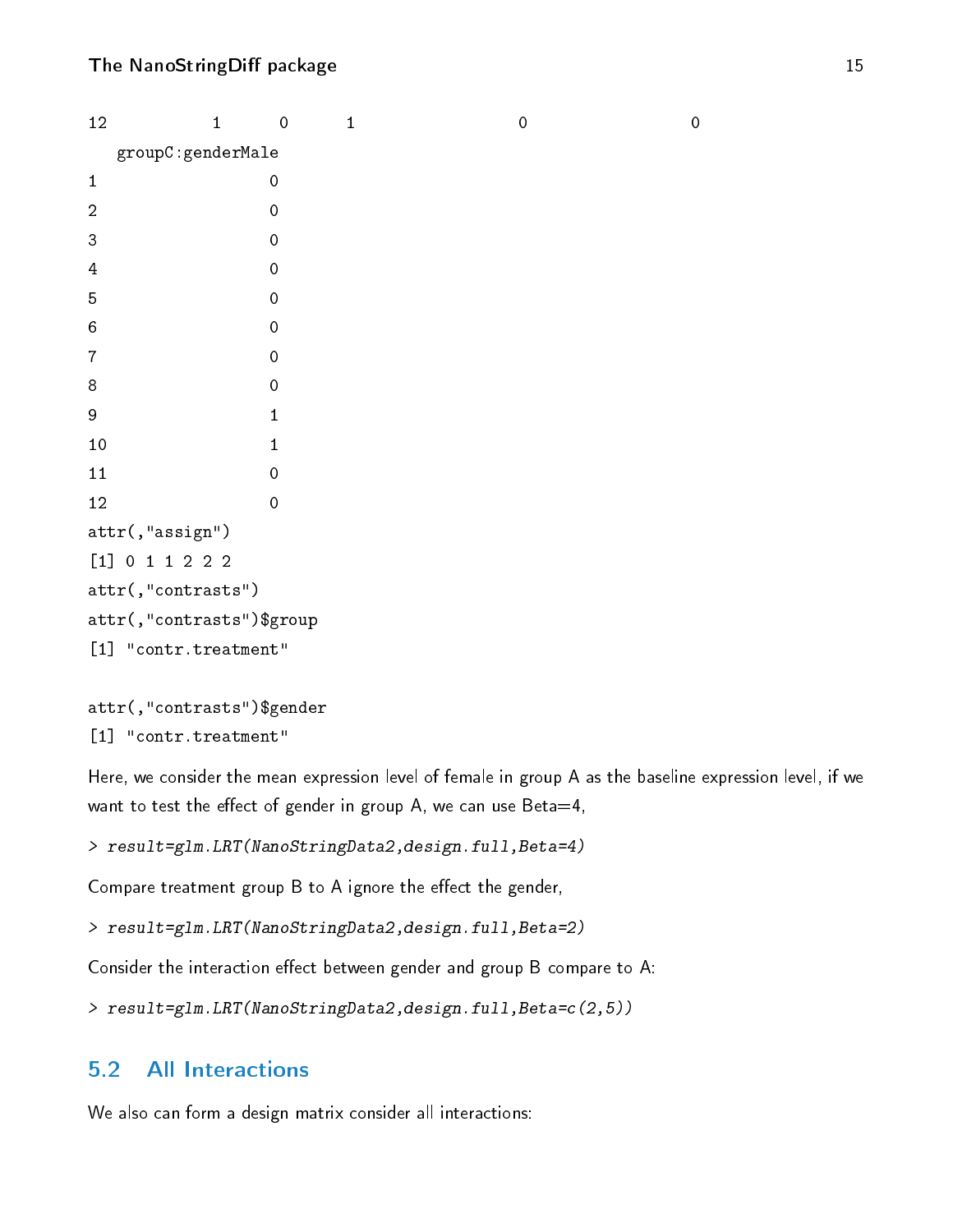> design.full=model.matrix(~group+gender+group:gender)

Which is equivalent to:

```
> design.full=model.matrix(~group*gender)
```
> design.full

(Intercept) groupB groupC genderMale groupB:genderMale groupC:genderMale

| 1                              | 1  | 0 | 0 |  | 0           |
|--------------------------------|----|---|---|--|-------------|
| $\overline{2}$                 |    | 0 | 0 |  | $\mathbf 0$ |
| 3                              |    | 0 | 0 |  | 0           |
| $\overline{4}$                 |    | 0 | Λ |  | 0           |
| 5                              |    |   | Λ |  | 0           |
| 6                              |    |   | ი |  | 0           |
| $\overline{7}$                 | 1. |   | 0 |  | 0           |
| $\bf 8$                        |    |   | 0 |  | 0           |
| $\boldsymbol{9}$               |    | ი |   |  |             |
| $10$                           |    | 0 |   |  |             |
| 11                             |    | Λ |   |  | 0           |
| 12                             |    | 0 |   |  | 0           |
| $\texttt{attr}(\tt, "assign")$ |    |   |   |  |             |

```
[1] 0 1 1 2 3 3
attr(,"contrasts")
attr(,"contrasts")$group
```

```
[1] "contr.treatment"
```

```
attr(,"contrasts")$gender
```

```
[1] "contr.treatment"
```
Test the gender effect in Treatment group  $B$ :

> result=glm.LRT(NanoStringData2,design.full,Beta=4:5)

# <span id="page-15-0"></span>6 Session Info

> toLatex(sessionInfo())

R version 4.2.0 RC (2022-04-19 r82224), x86\_64-pc-linux-gnu